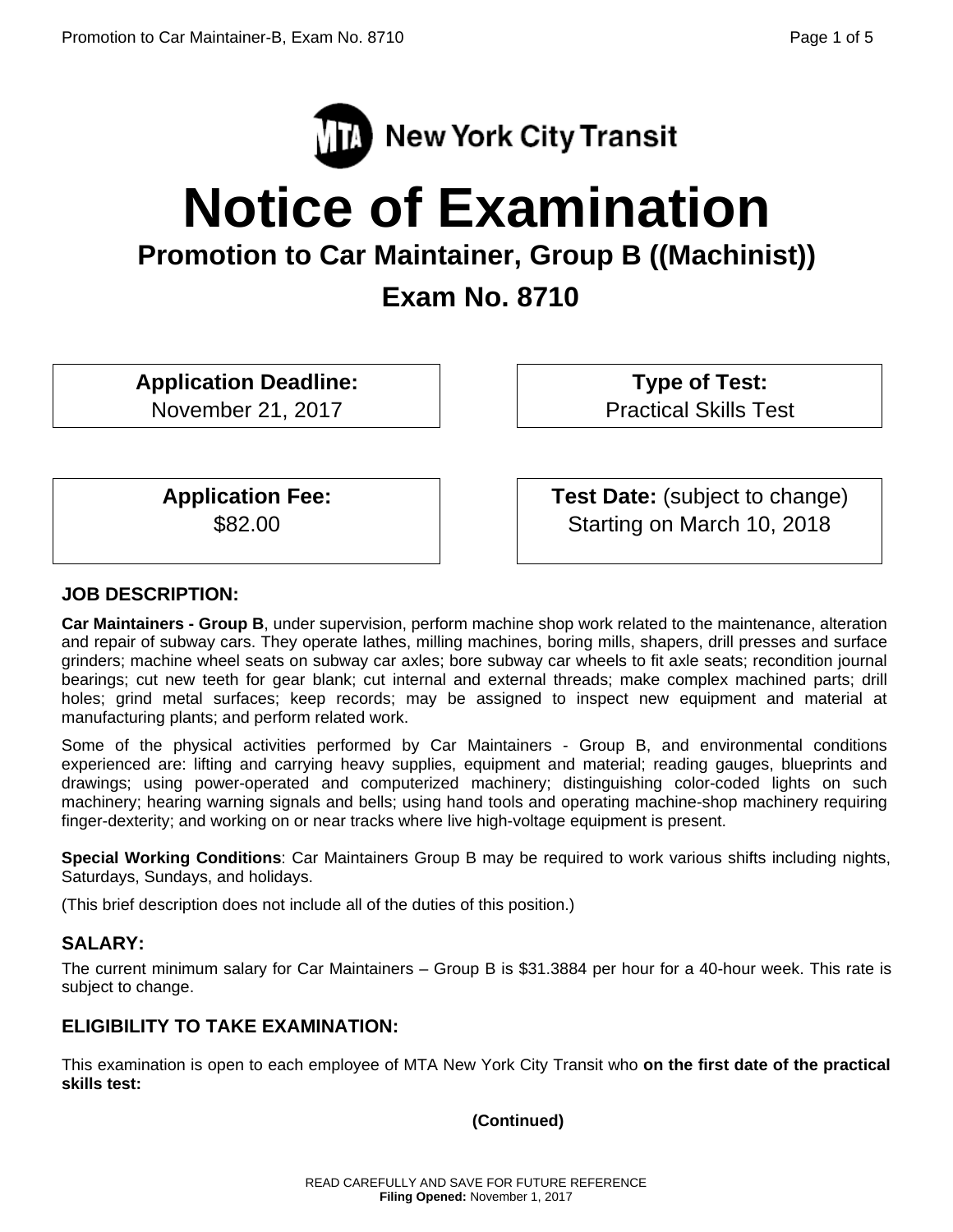# **ELIGIBILITY TO TAKE EXAMINATION (Continued)**

- 1. Is permanently (not provisionally) employed in or appears on a Preferred List (see Note, below) for the title Maintainer's Helper – Group B employed in the Division of Car Equipment; or
- 2. Is not otherwise ineligible.

(Note: A "Preferred List" is a civil service list which is only for certain former permanent incumbents of the eligible title who have rehiring rights.) This examination is also open to employees who were appointed to an eligible title pursuant to New York State Civil Service Law, section 55-a, and who meet all other eligibility requirements.

You are responsible for determining whether you meet the eligibility requirements for this examination prior to submitting the *Application*. If you do not know if you are eligible, check with your **department's Human Resources representative**. You may be given the test before we verify your eligibility. If you are marked "Not Eligible," your application fee will **not** be refunded to you and you will **not** receive a score.

This examination is **not** open to employees of MaBSTOA or MTA Bus Company, or to employees of MTA agencies other than MTA New York City Transit.

#### **REQUIREMENTS TO BE PROMOTED:**

**Probationary Period:** At the time of promotion, you must have completed your probationary period in the eligible title indicated in the above "Eligibility to Take Examination" section, and you must be permanently employed in the title or your name must appear on a Preferred List for the title. Additionally, you must have served permanently in the eligible title for at least one year.

**Medical Requirement:** Medical guidelines have been established for the position of Car Maintainer - Group B. You will be examined to determine whether you can perform the essential functions of the position of Car Maintainer - Group B. Where appropriate, a reasonable accommodation will be provided for a person with a disability to enable him or her to perform the essential functions of the job.

**Drug Screening Requirement:** You must pass a drug screening in order to be promoted, and if promoted, you will be subject to random drug and alcohol tests for the duration of your employment. Additionally, if you have tested positive on a drug or alcohol test or had a refusal to test during pre-employment or while employed by a Federal DOT- regulated employer during the applicable period, you must have completed the Substance Abuse Professional (SAP) process required by federal law in order to be promoted to this safety-sensitive position.

#### **HOW TO SUBMIT AN APPLICATION AND PAY THE APPLICATION FEE:**

If you believe you meet the requirements in the "Eligibility to take Examination" section, submit an application online by the last day of the application period unless you are requesting a Fee Waiver. Applicants who wish to request a Fee Waiver should refer to the "How to Submit an Application When Requesting a Fee Waiver" section below.

**Application Fee:** This fee is generally not refundable. Under special circumstances, you may be entitled to a refund. You should refer to the Department of Citywide Administrative Services ("DCAS") Exam Regulations to determine if you are entitled to a refund prior to requesting a refund. You can refer to the bottom of the last page of the Notice of Examination for instructions on how to obtain a copy of the DCAS Exam Regulations.

#### **Online Applications:**

- **1.** Apply using the "BSC" employee portal at www.mymta.info by the last day of the *Application* period.
- **2.** You must pay the *Application* fee via payroll deduction. Applicants who request a fee waiver must apply by mail.
- **3.** You will be given a confirmation number after you submit your *Application* and pay the application fee.

Computers with internet access are available on a limited basis at branches of the New York Public Library, the Brooklyn Public Library and the Queens Library to patrons with a valid library card.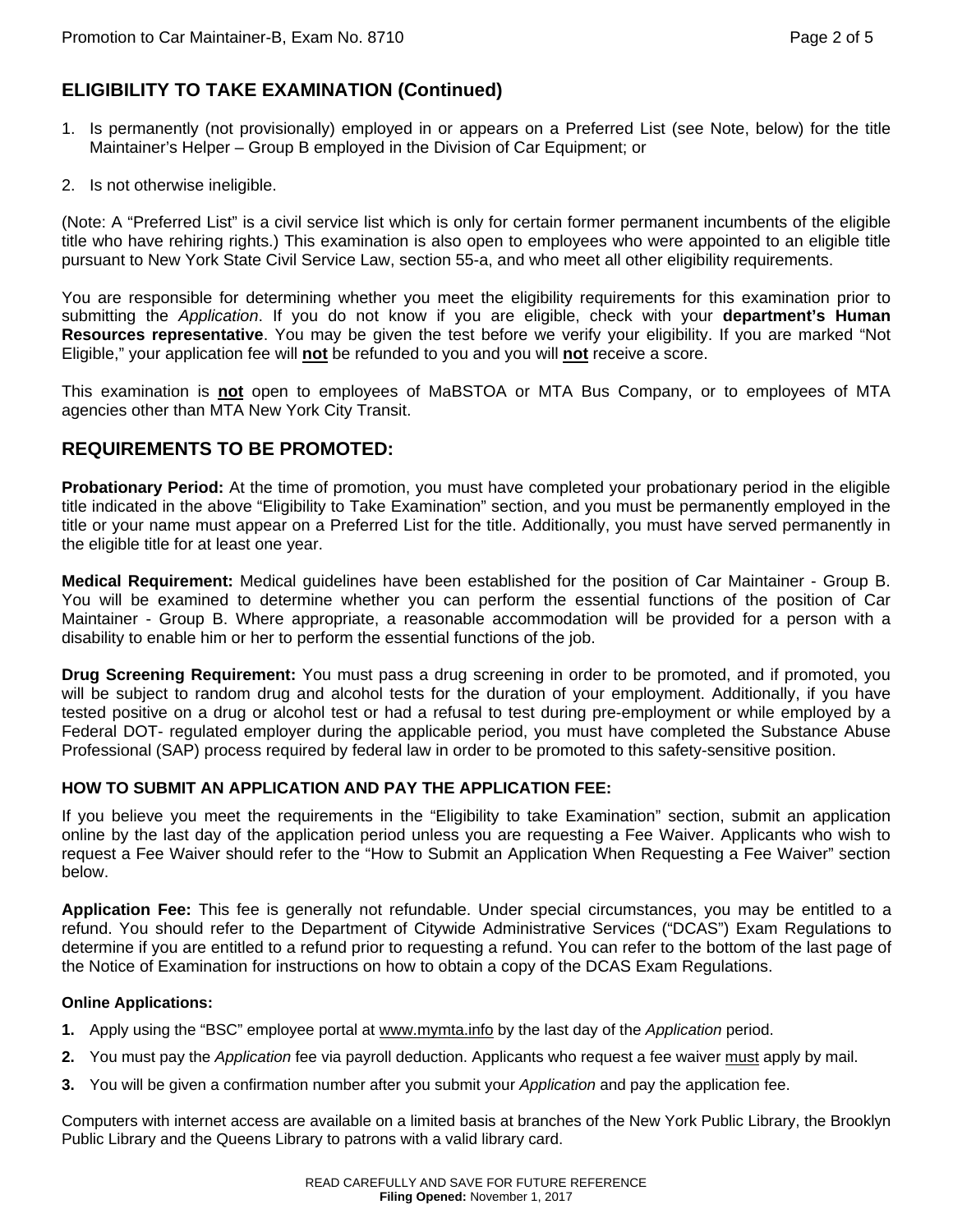#### **HOW TO SUBMIT AN APPLICATION WHEN REQUESTING A FEE WAIVER:**

Applicants who wish to request a Fee Waiver must obtain an *Application* in person at the MTA New York City Transit Exam Information Center as indicated below and must submit the *Application* and required forms by mail to the address in the Correspondence section below **by the last day of the application period.** 

MTA New York City Transit will not accept applications in person. Additional information on how to request an application fee waiver is available with the Application.

**MTA New York City Transit Exam Information Center**: Open Monday through Friday, from 9 AM to 3 PM, in the lobby at 180 Livingston Street, Brooklyn, New York. Directions: take the A, C, F, or R trains to the Jay Street-Metro Tech Station, or the 2, 3, or G train to the Hoyt Street Station.

## **ADMISSION LETTER:**

An *Admission Letter* will be mailed to you about 10 days before the first date of the practical skills test. If you do not receive an *Admission Letter* at least 4 days before this date, you may obtain a duplicate letter at the MTA New York Transit Exam Information Center (as indicated above). A paper copy of the *Admission Letter* is your ticket for admission to the test.

Employees **must** keep their official mailing address **up to date**. Only the address on file with the MTA Business Service Center will be used to mail correspondence, including the *Admission Letter*.

## **THE TEST:**

You will be given a practical skills test. A score of at least 70% is required to pass this test. Your score on this test will determine 85% of your final score. Your seniority will determine the remaining 15%. You must pass the practical skills test to have your seniority credited. Your seniority score will be 70 plus ½ point for each three months of completed, continuous service with an agency under the jurisdiction of the Commissioner, Department of Citywide Administrative Services, in permanent competitive class titles. Your service will be credited through the first date of the practical skills test, up to a maximum of 15 years. Time served prior to a break in service or more than one year will not be credited.

Veterans' or Disabled Veterans' Credit will be granted only to eligible passing candidates who request that they be applied. Veterans' or Disabled Veterans' Credit should be requested at the time of application, but **must** be requested before the date the eligible list is established. Claims for Veterans' or Disabled Veterans' Credit cannot be made once the eligible list is established.

The practical skills test will require you to perform machine and bench work tasks while demonstrating safe and proper use of hand tools and machinery.

## **TEST ADMINISTRATION GUIDELINES:**

**Warning:** You are not permitted to enter the test site with cellular phones, smart watches, beepers, pagers, cameras, portable media players, or other electronic devices. Calculators are permitted; however, they must be hand-held, battery or solar powered, numeric only. Calculators with functions **other than** addition, subtraction, multiplication and division **are prohibited**. Electronic devices with an alphabetic keyboard or with word processing or data recording capabilities such as planners, organizers, etc. are prohibited. If you use any of these devices in the testing site building at any time before, during or after the practical skills test, you may not receive your test results, your test score may be nullified, and your application fee will not be refunded.

You may not have any other person, including children, present with you while you are being processed for or taking the test and no one may wait for you inside the test site while you are taking the test.

**Proof of Identity:** You must present your MTA New York City Transit employee ID when you arrive to take the test.

**Leaving:** You must leave the test site once you finish the test. If you leave the test site after being fingerprinted but before finishing the test, you will not be permitted to re-enter. If you disregard this instruction and re-enter the test site, you may not receive your test results, your test score may be nullified, and your application fee will not be refunded.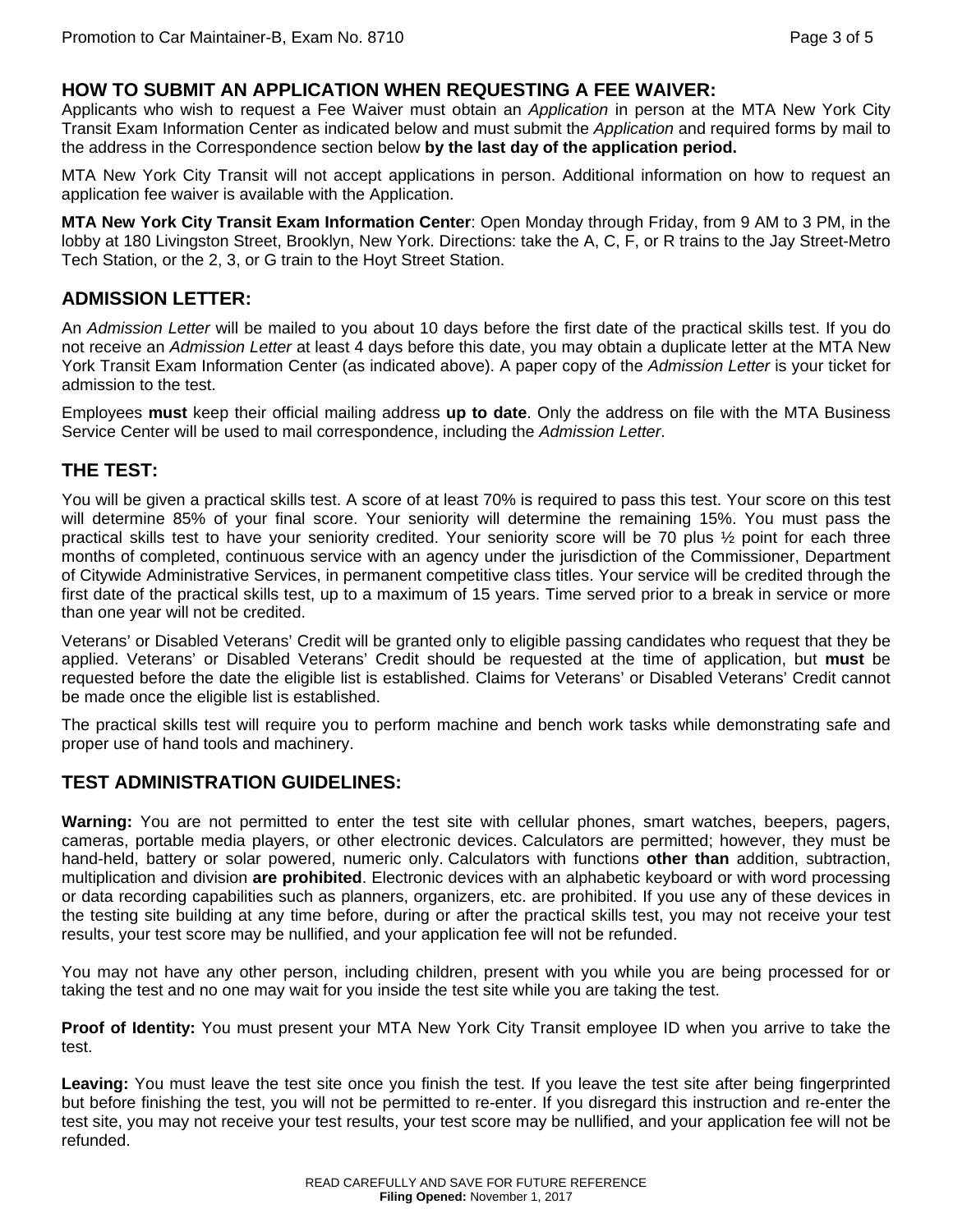# **THE TEST RESULTS:**

If you pass the competitive practical skills test and are marked eligible, your name will be placed in final score order on an eligible list and you will be given a list number. You will be notified by mail of your test results. If you meet all requirements and conditions, you will be considered for promotion when your name is reached on the eligible list.

## **SPECIAL ARRANGEMENTS:**

**Late Filing:** Consult with **your department's Human Resources representative** to determine the procedure for filing a late *Application* if you meet one of the following conditions:

- 1. You are absent from work for at least one-half of the application period and are unable to apply for reasons such as vacation, sick leave or military duty; or
- 2. You become eligible after the above application period, but on or before the first date of the practical test.

**Make-Up Test:** You may apply for a make-up test if you cannot take the test on the scheduled test date for any of the following reasons:

- 1. Compulsory attendance before a public body;
- 2. On-the-job injury or illness caused by municipal employment where you are an officer or employee of the City;
- 3. Absence from the test within one week after the death of a spouse, domestic partner, parent, sibling, child or child of a domestic partner where you are an officer or employee of the City;
- 4. Absence due to ordered military duty;
- 5. A clear error for which MTA New York City Transit is responsible; or
- 6. A temporary disability, pregnancy-related, or child-birth-related condition preventing you from taking the test.

To request a make-up test, mail your request with your documentation of special circumstances to the address found in the "Correspondence Section" below within 60 days of your scheduled test date or make the request within 60 days of restoration to your position after performing ordered military duty.

#### **Special Test Accommodations:**

If you plan to request special testing accommodations due to disability or an alternate test date due to your religious belief, follow the instructions included with your *Application* and mail your request to the address found in the "Correspondence" section below no later than 30 days prior to the scheduled test date.

## **CORRESPONDENCE:**

**Change of Contact Information:** It is critical that you promptly notify MTA New York City Transit of any change to your contact information (telephone number, mailing address and/or email address). You may miss important information about your exam(s) or consideration for promotion, including important information that may require a response by a specified deadline, if we do not have your correct contact information. All changes to your employee contact information should be made through the MTA Business Service Center (BSC) via the employee portal at www.mymta.info.

All other correspondence must be sent to:

Promotion to Car Maintainer- Group B, Exam No. 8710 MTA New York City Transit 180 Livingston Street, Room 4070 Brooklyn, NY 11201